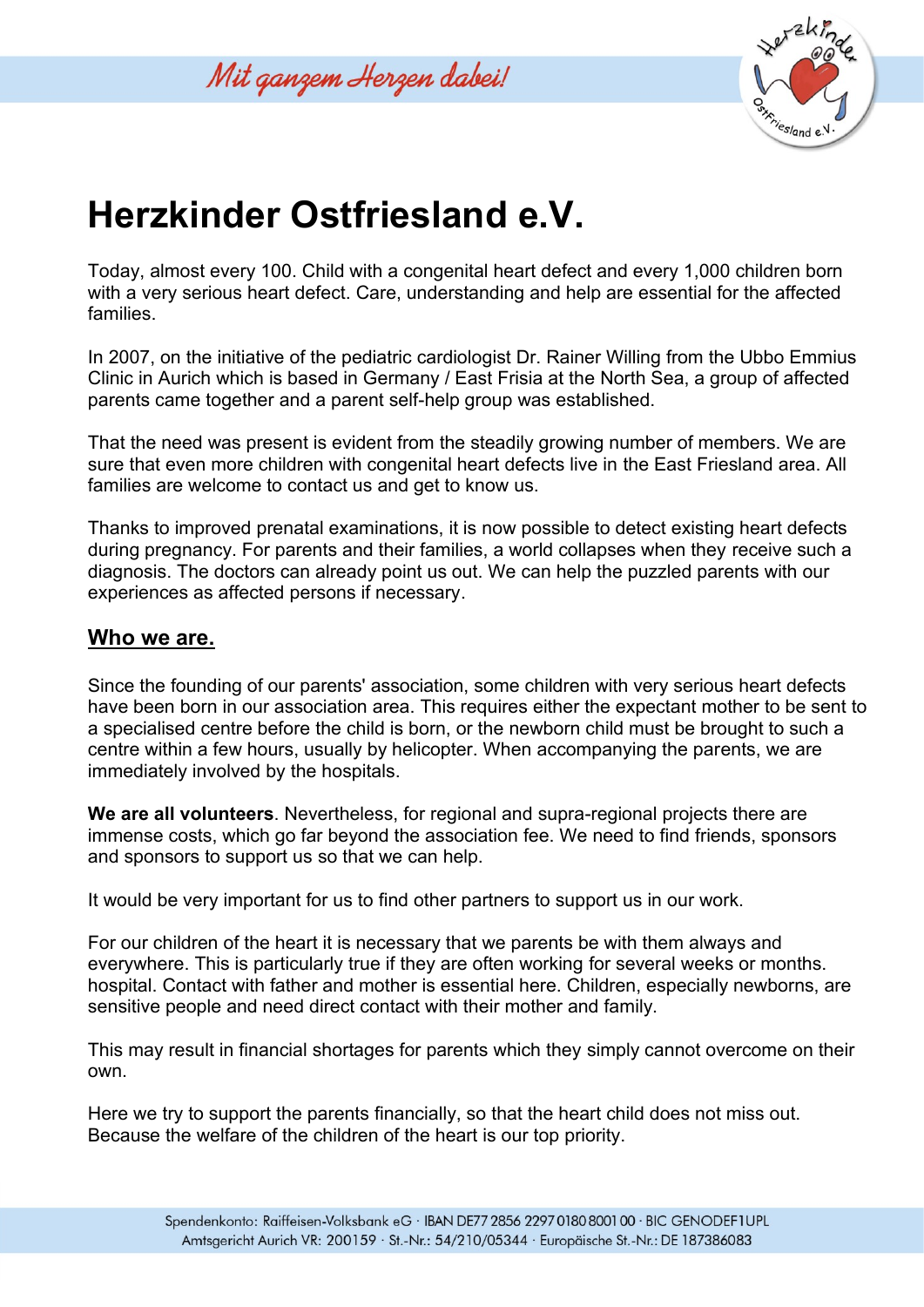Mit ganzem Herzen dabei!



It is not easy to live with a HEART child, but the infinite love these children give back is the reward for our work.

Our Children of Hearts need help. In order to optimally promote the health needs and, above all, the psychosocial development of our children, we want to use our collective strength, our knowledge and our financial resources for the families of heart children. And the families always appreciate this help!

## **What are we doing for our Heartchildren?**

- Individual therapies of various kinds, e.g. hippotherapy, concentration training, physiotherapy
- Information, further education and training of parents in seminars and leisure time.
- Socialization of heart children among themselves, with siblings and healthy children.
- Weekend seminars for parents, children of heart and siblings.
- Support for adolescents with congenital heart defects (JEMAH) in the
- finding a job and later career.
- Improve local medical care for children with congenital heart defects
- Supporting parents in psychosocial matters, e.g. on issues such as early childhood education, support needs and integration in kindergartens and schools What are our wishes and visions for the future?
- Holiday home with therapeutic offers to breathe for affected families (e.g. after surgery)
- Regional children's heart sports group
- Support for research projects Better networking between inpatient and outpatient socialmedical support for families
- uncomplicated psychological support for local families
- mproving medical care for "JEMAHS" (young adults with congenital heart defects) We want to improve our lobbying for our children throughout Germany. This can only be achieved if nationwide actions are carried out in a variety of ways in order to attract the attention of politicians and the general public.